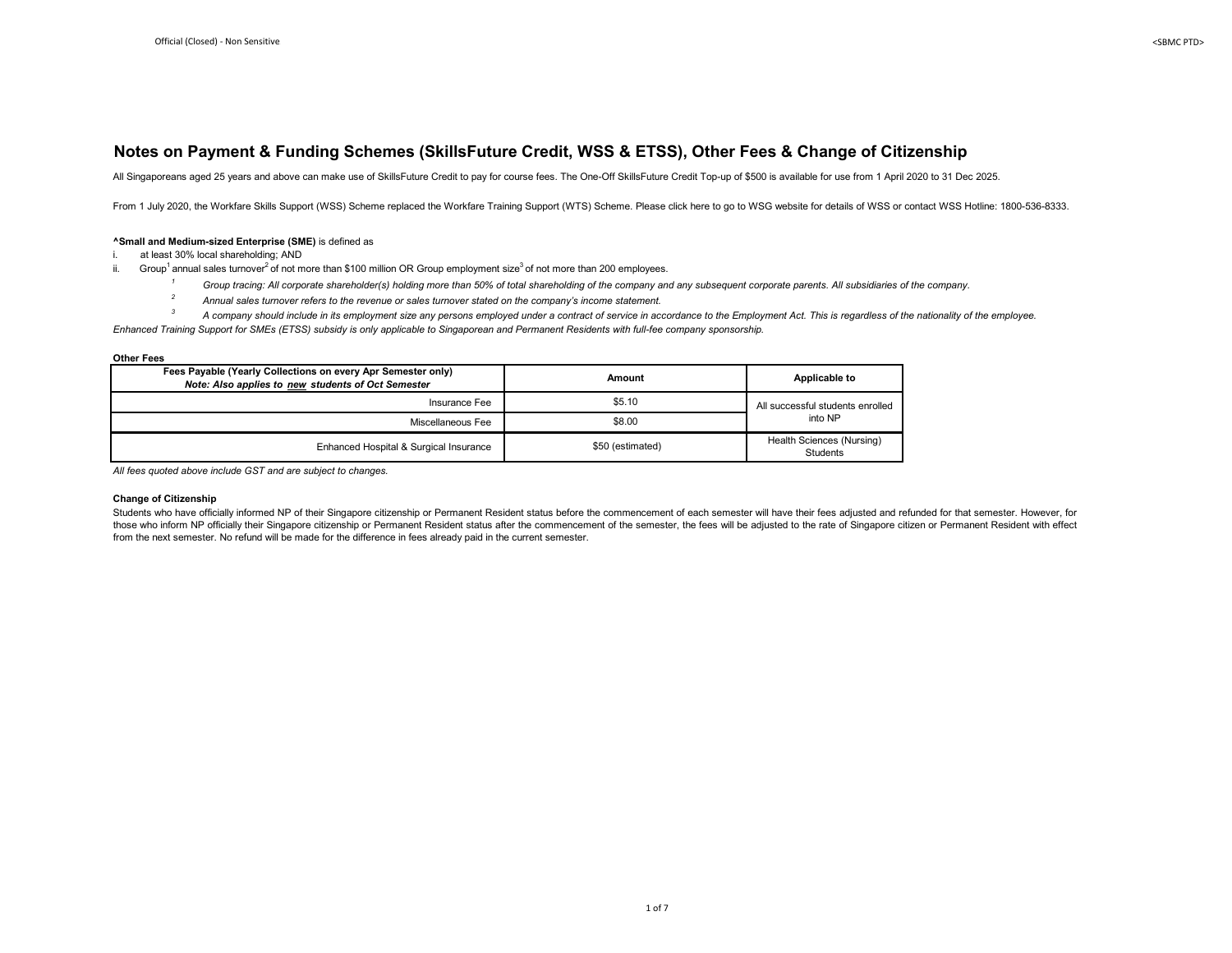| <b>Cluster: Build-Environment, Engineering &amp; Marine</b> |         |
|-------------------------------------------------------------|---------|
| 86 SBMCs in Engineering                                     | $3 - 5$ |
| <b>Cluster: Business Management &amp; Others</b>            |         |
| 63 SBMCs in Business Practice & Student Care                | 6 - 7   |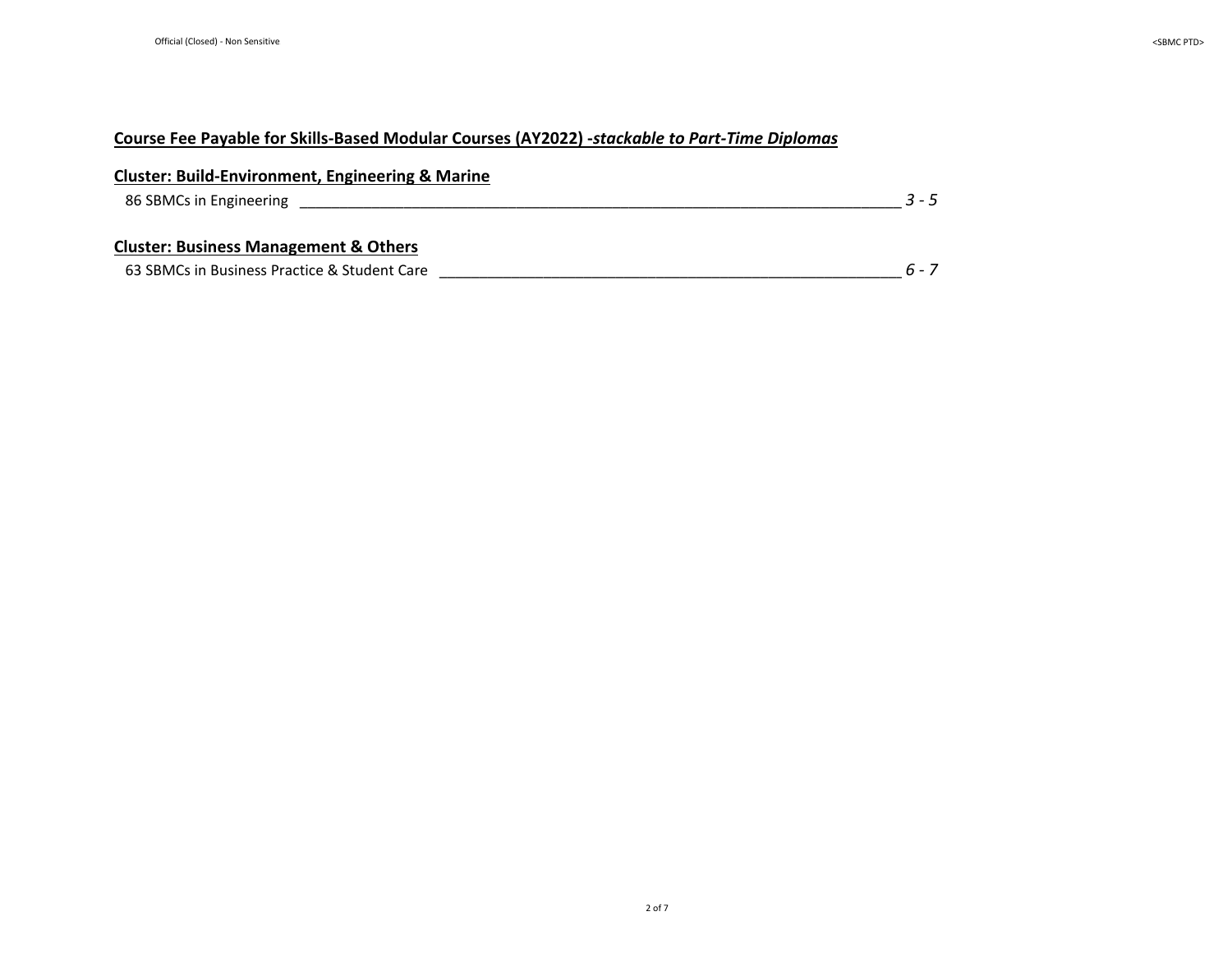\*^*Please refer to notes and other remarks above this Fee Table* The fees listed below are inclusive of GST. The fees are determined based on prevailing funding policies and subject to review and revision.

<span id="page-2-0"></span>

|                                                    | Course<br><b>Hours</b> | Singapore<br><b>Citizens</b><br>Aged<br>40 & Above | SC & SPR<br>Sponsored<br>By<br>SME^ | Singapore<br><b>Citizens</b><br>Aged<br>Below 40 | Singapore<br><b>PRs</b> | <b>Full Fees</b><br>(also for<br>repeat,<br>deferred<br>modules) |
|----------------------------------------------------|------------------------|----------------------------------------------------|-------------------------------------|--------------------------------------------------|-------------------------|------------------------------------------------------------------|
| <b>Built-Environment, Engineering &amp; Marine</b> |                        |                                                    |                                     |                                                  |                         |                                                                  |
| <b>AC Circuits</b>                                 | 45                     | \$83.78                                            | \$86.52                             | \$125.67                                         | \$837.81                | \$837.81                                                         |
| AC Technology & Applications                       | 75                     | \$139.64                                           | \$144.20                            | \$209.45                                         | \$1,396.35              | \$1,396.35                                                       |
| Advanced Manufacturing Systems and Management      | 60                     | \$111.71                                           | \$115.36                            | \$167.56                                         | \$1,117.08              | \$1,117.08                                                       |
| Aerospace Computer Aided Design                    | 60                     | \$111.71                                           | \$115.36                            | \$167.56                                         | \$1,117.08              | \$1,117.08                                                       |
| Aerospace Fundamentals                             | 60                     | \$111.71                                           | \$115.36                            | \$167.56                                         | \$1,117.08              | \$1,117.08                                                       |
| Aerospace Maintenance Practices                    | 60                     | \$111.71                                           | \$115.36                            | \$167.56                                         | \$1,117.08              | \$1,117.08                                                       |
| <b>Aircraft Electrical Systems</b>                 | 60                     | \$111.71                                           | \$115.36                            | \$167.56                                         | \$1,117.08              | \$1,117.08                                                       |
| Aircraft Environment & Auxiliary Systems           | 60                     | \$111.71                                           | \$115.36                            | \$167.56                                         | \$1,117.08              | \$1,117.08                                                       |
| <b>Aircraft Propulsion Systems</b>                 | 60                     | \$111.71                                           | \$115.36                            | \$167.56                                         | \$1,117.08              | \$1,117.08                                                       |
| <b>Aircraft Structures and Mechanics</b>           | 60                     | \$111.71                                           | \$115.36                            | \$167.56                                         | \$1,117.08              | \$1,117.08                                                       |
| Aircraft Systems                                   | 60                     | \$111.71                                           | \$115.36                            | \$167.56                                         | \$1,117.08              | \$1,117.08                                                       |
| Airworthiness Legislation and Quality Systems      | 60                     | \$111.71                                           | \$115.36                            | \$167.56                                         | \$1,117.08              | \$1,117.08                                                       |
| Analog Electronics & Applications                  | 60                     | \$111.71                                           | \$115.36                            | \$167.56                                         | \$1,117.08              | \$1,117.08                                                       |
| Avionics Theory & Systems                          | 60                     | \$111.71                                           | \$115.36                            | \$167.56                                         | \$1,117.08              | \$1,117.08                                                       |
| <b>Basic Electronics &amp; Applications</b>        | 60                     | \$111.71                                           | \$115.36                            | \$167.56                                         | \$1,117.08              | \$1,117.08                                                       |
| <b>Basic Microcontroller Programming</b>           | 60                     | \$111.71                                           | \$115.36                            | \$167.56                                         | \$1,117.08              | \$1,117.08                                                       |
| <b>Communication &amp; Vision Systems</b>          | 60                     | \$111.71                                           | \$115.36                            | \$167.56                                         | \$1,117.08              | \$1,117.08                                                       |
| Computer Aided 3D Design                           | 60                     | \$111.71                                           | \$115.36                            | \$167.56                                         | \$1,117.08              | \$1,117.08                                                       |
| <b>Computer Aided Engineering Drafting</b>         | 60                     | \$111.71                                           | \$115.36                            | \$167.56                                         | \$1,117.08              | \$1,117.08                                                       |
| <b>Computer Programming</b>                        | 60                     | \$111.71                                           | \$115.36                            | \$167.56                                         | \$1,117.08              | \$1,117.08                                                       |
| Control System Formulation & Analysis              | 60                     | \$111.71                                           | \$115.36                            | \$167.56                                         | \$1,117.08              | \$1,117.08                                                       |
| DC Technology & Applications                       | 60                     | \$111.71                                           | \$115.36                            | \$167.56                                         | \$1,117.08              | \$1,117.08                                                       |
| Design for Manufacturing and Assembly              | 60                     | \$126.32                                           | \$126.32                            | \$335.12                                         | \$335.12                | \$1,117.08                                                       |
| <b>Digital Construction</b>                        | 60                     | \$126.32                                           | \$126.32                            | \$335.12                                         | \$335.12                | \$1,117.08                                                       |
| <b>Digital Electronics &amp; Applications</b>      | 60                     | \$111.71                                           | \$115.36                            | \$167.56                                         | \$1,117.08              | \$1,117.08                                                       |
| Distribution System & Protection                   | 60                     | \$111.71                                           | \$115.36                            | \$167.56                                         | \$1,117.08              | \$1,117.08                                                       |
| Distribution System Design                         | 60                     | \$111.71                                           | \$115.36                            | \$167.56                                         | \$1,117.08              | \$1,117.08                                                       |
| Electrical & Electronic Drawing & CAD              | 60                     | \$111.71                                           | \$115.36                            | \$167.56                                         | \$1,117.08              | \$1,117.08                                                       |
| <b>Electrical Circuit Analysis</b>                 | 60                     | \$111.71                                           | \$115.36                            | \$167.56                                         | \$1.117.08              | \$1,117.08                                                       |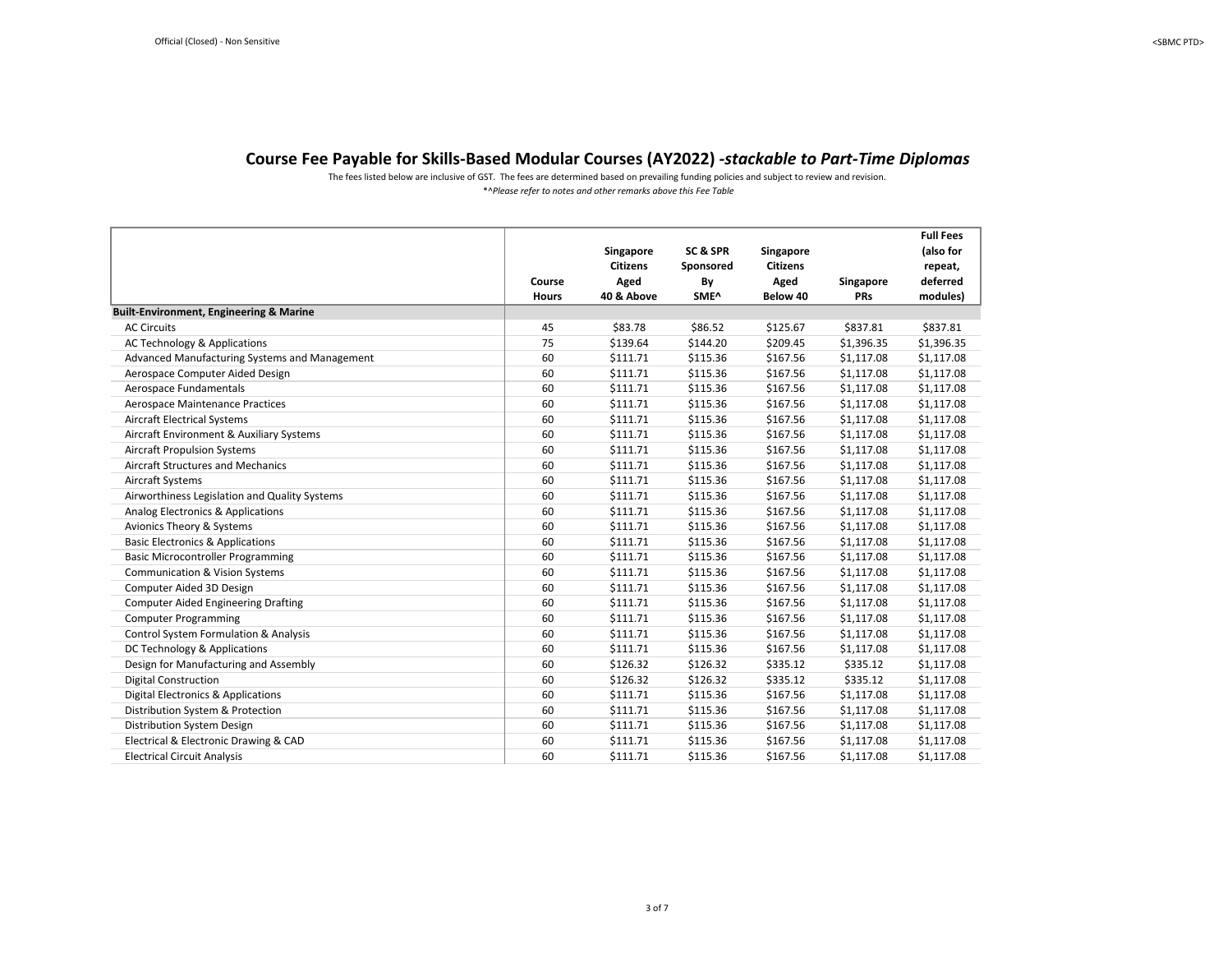The fees listed below are inclusive of GST. The fees are determined based on prevailing funding policies and subject to review and revision.

|                                             |              |                 |           |                 |            | <b>Full Fees</b> |
|---------------------------------------------|--------------|-----------------|-----------|-----------------|------------|------------------|
|                                             |              | Singapore       | SC & SPR  | Singapore       |            | (also for        |
|                                             |              | <b>Citizens</b> | Sponsored | <b>Citizens</b> |            | repeat,          |
|                                             | Course       | Aged            | By        | Aged            | Singapore  | deferred         |
|                                             | <b>Hours</b> | 40 & Above      | SME^      | Below 40        | PRs        | modules)         |
| <b>Electrical Machinery</b>                 | 60           | \$111.71        | \$115.36  | \$167.56        | \$1,117.08 | \$1,117.08       |
| <b>Electrical Technology</b>                | 60           | \$111.71        | \$115.36  | \$167.56        | \$1,117.08 | \$1,117.08       |
| <b>Engineering Materials</b>                | 60           | \$111.71        | \$115.36  | \$167.56        | \$1,117.08 | \$1,117.08       |
| <b>Engineering Mechanics</b>                | 60           | \$111.71        | \$115.36  | \$167.56        | \$1,117.08 | \$1,117.08       |
| Environmental Fluid Mechanics & Hydrology   | 60           | \$126.32        | \$126.32  | \$335.12        | \$335.12   | \$1,117.08       |
| <b>Flight Mechanics</b>                     | 60           | \$111.71        | \$115.36  | \$167.56        | \$1,117.08 | \$1,117.08       |
| <b>Fluid Mechanics</b>                      | 60           | \$111.71        | \$115.36  | \$167.56        | \$1,117.08 | \$1,117.08       |
| <b>Fundamentals of Hydrostatics</b>         | 60           | \$111.71        | \$115.36  | \$167.56        | \$1,117.08 | \$1,117.08       |
| Fundamentals of Naval Architecture Analysis | 60           | \$111.71        | \$115.36  | \$167.56        | \$1,117.08 | \$1,117.08       |
| <b>Industrial Automation</b>                | 60           | \$111.71        | \$115.36  | \$167.56        | \$1,117.08 | \$1,117.08       |
| <b>Industrial Control &amp; Automation</b>  | 60           | \$111.71        | \$115.36  | \$167.56        | \$1,117.08 | \$1,117.08       |
| <b>Industrial Drive Systems</b>             | 60           | \$111.71        | \$115.36  | \$167.56        | \$1,117.08 | \$1,117.08       |
| Infrastructure & Building Works             | 60           | \$126.32        | \$126.32  | \$335.12        | \$335.12   | \$1,117.08       |
| Instrumentation & Control                   | 60           | \$111.71        | \$115.36  | \$167.56        | \$1,117.08 | \$1,117.08       |
| Internet of Things                          | 60           | \$111.71        | \$115.36  | \$167.56        | \$1,117.08 | \$1,117.08       |
| <b>Manufacturing Processes</b>              | 60           | \$111.71        | \$115.36  | \$167.56        | \$1,117.08 | \$1,117.08       |
| Marine Design                               | 60           | \$111.71        | \$115.36  | \$167.56        | \$1,117.08 | \$1,117.08       |
| <b>Marine Engineering Systems</b>           | 60           | \$111.71        | \$115.36  | \$167.56        | \$1,117.08 | \$1,117.08       |
| <b>Marine Production Technology</b>         | 60           | \$111.71        | \$115.36  | \$167.56        | \$1,117.08 | \$1,117.08       |
| Marine Project Management                   | 60           | \$111.71        | \$115.36  | \$167.56        | \$1,117.08 | \$1,117.08       |
| Mechanical Aspects of Mechatronic Systems   | 60           | \$111.71        | \$115.36  | \$167.56        | \$1,117.08 | \$1,117.08       |
| <b>Mechanical Design</b>                    | 60           | \$111.71        | \$115.36  | \$167.56        | \$1,117.08 | \$1,117.08       |
| <b>Mechanics of Fluid</b>                   | 60           | \$111.71        | \$115.36  | \$167.56        | \$1,117.08 | \$1,117.08       |
| <b>Mechanics Of Machines</b>                | 60           | \$111.71        | \$115.36  | \$167.56        | \$1,117.08 | \$1,117.08       |
| Microcontroller & Interfacing               | 60           | \$111.71        | \$115.36  | \$167.56        | \$1,117.08 | \$1,117.08       |
| Microcontroller Interfacing & Applications  | 60           | \$111.71        | \$115.36  | \$167.56        | \$1,117.08 | \$1,117.08       |
| Microcontroller Programming                 | 60           | \$111.71        | \$115.36  | \$167.56        | \$1,117.08 | \$1,117.08       |
| <b>Network Fundamentals</b>                 | 60           | \$111.71        | \$115.36  | \$167.56        | \$1,117.08 | \$1,117.08       |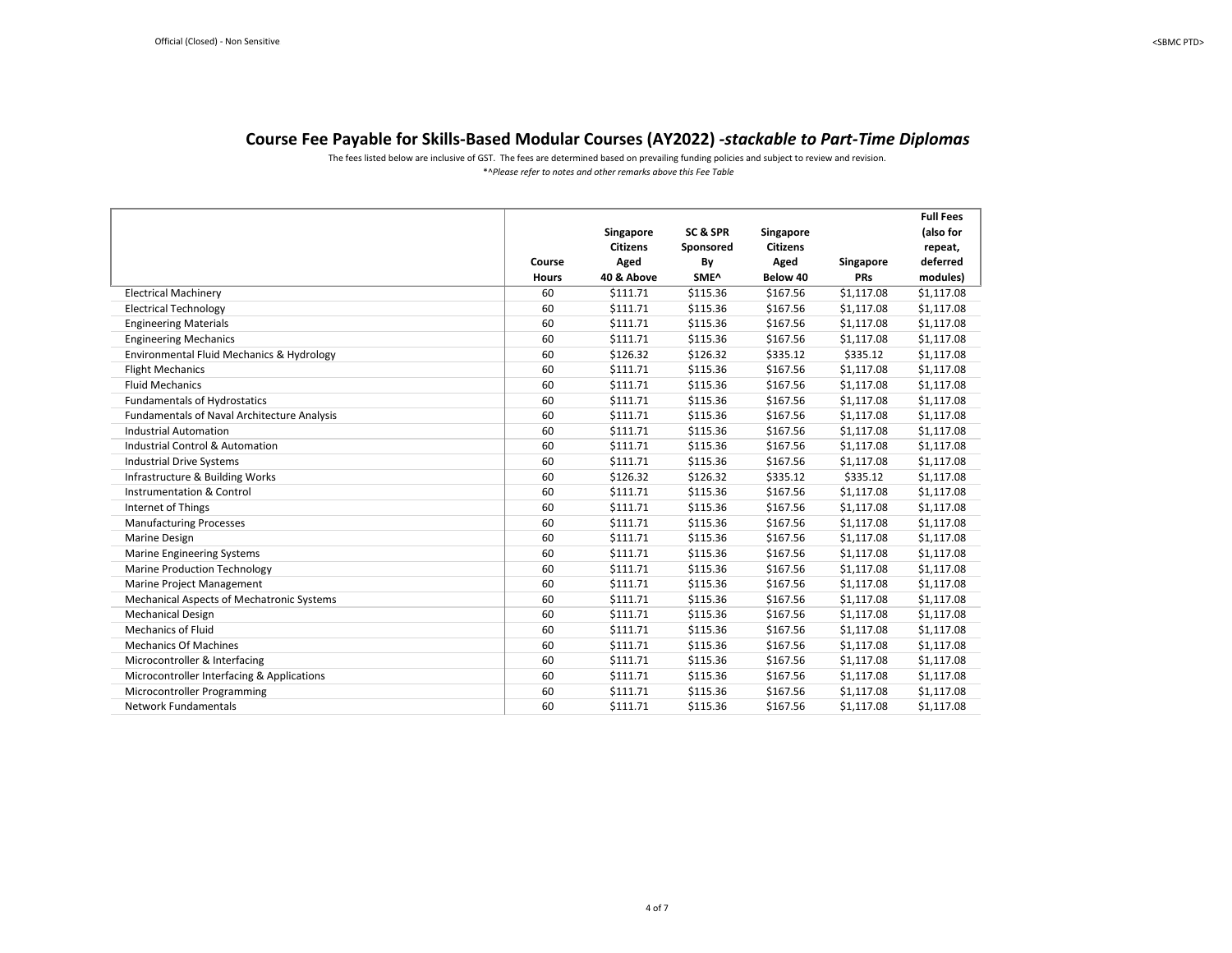The fees listed below are inclusive of GST. The fees are determined based on prevailing funding policies and subject to review and revision.

|                                                           |              |                 |           |                 |            | <b>Full Fees</b> |
|-----------------------------------------------------------|--------------|-----------------|-----------|-----------------|------------|------------------|
|                                                           |              | Singapore       | SC & SPR  | Singapore       |            | (also for        |
|                                                           |              | <b>Citizens</b> | Sponsored | <b>Citizens</b> |            | repeat,          |
|                                                           | Course       | Aged            | By        | Aged            | Singapore  | deferred         |
|                                                           | <b>Hours</b> | 40 & Above      | SME^      | Below 40        | <b>PRs</b> | modules)         |
| <b>Offshore Production Technology</b>                     | 60           | \$111.71        | \$115.36  | \$167.56        | \$1,117.08 | \$1,117.08       |
| <b>Piping Design</b>                                      | 60           | \$111.71        | \$115.36  | \$167.56        | \$1,117.08 | \$1,117.08       |
| <b>Power Electronics &amp; Applications</b>               | 60           | \$111.71        | \$115.36  | \$167.56        | \$1,117.08 | \$1,117.08       |
| Power Hydraulics                                          | 60           | \$111.71        | \$115.36  | \$167.56        | \$1,117.08 | \$1,117.08       |
| Practical Electronics with Application to Control Systems | 60           | \$111.71        | \$115.36  | \$167.56        | \$1,117.08 | \$1,117.08       |
| Programming                                               | 45           | \$83.78         | \$86.52   | \$125.67        | \$837.81   | \$837.81         |
| <b>Project Management</b>                                 | 60           | \$126.32        | \$126.32  | \$335.12        | \$335.12   | \$1,117.08       |
| <b>Propulsion Fundamentals</b>                            | 60           | \$111.71        | \$115.36  | \$167.56        | \$1,117.08 | \$1,117.08       |
| <b>Quality Systems &amp; Analytics</b>                    | 45           | \$83.78         | \$86.52   | \$125.67        | \$837.81   | \$837.81         |
| <b>Quantity Surveying</b>                                 | 60           | \$126.32        | \$126.32  | \$335.12        | \$335.12   | \$1,117.08       |
| <b>RC</b> Design                                          | 60           | \$126.32        | \$126.32  | \$335.12        | \$335.12   | \$1,117.08       |
| Routing & Switching                                       | 60           | \$111.71        | \$115.36  | \$167.56        | \$1,117.08 | \$1,117.08       |
| <b>Scaling &amp; Connecting Networks</b>                  | 60           | \$111.71        | \$115.36  | \$167.56        | \$1,117.08 | \$1,117.08       |
| Sensors & Instrumentation System                          | 60           | \$111.71        | \$115.36  | \$167.56        | \$1,117.08 | \$1,117.08       |
| Server & Cloud Fundamentals                               | 60           | \$111.71        | \$115.36  | \$167.56        | \$1,117.08 | \$1,117.08       |
| Soil Mechanics & Foundation Engineering                   | 60           | \$126.32        | \$126.32  | \$335.12        | \$335.12   | \$1,117.08       |
| <b>Steel Design</b>                                       | 60           | \$126.32        | \$126.32  | \$335.12        | \$335.12   | \$1,117.08       |
| <b>Strength Of Materials</b>                              | 60           | \$111.71        | \$115.36  | \$167.56        | \$1,117.08 | \$1,117.08       |
| <b>Structural Mechanic &amp; Analysis</b>                 | 60           | \$126.32        | \$126.32  | \$335.12        | \$335.12   | \$1,117.08       |
| <b>Structural Modelling</b>                               | 60           | \$126.32        | \$126.32  | \$335.12        | \$335.12   | \$1,117.08       |
| Surveying                                                 | 60           | \$126.32        | \$126.32  | \$335.12        | \$335.12   | \$1,117.08       |
| Sustainable Construction & Design                         | 60           | \$126.32        | \$126.32  | \$335.12        | \$335.12   | \$1,117.08       |
| Thermodynamics                                            | 60           | \$111.71        | \$115.36  | \$167.56        | \$1,117.08 | \$1,117.08       |
| <b>Unmanned Systems</b>                                   | 60           | \$111.71        | \$115.36  | \$167.56        | \$1,117.08 | \$1,117.08       |
| Water & Reclaim Water Technology                          | 60           | \$126.32        | \$126.32  | \$335.12        | \$335.12   | \$1,117.08       |
| Workplace Safety & Health                                 | 60           | \$126.32        | \$126.32  | \$335.12        | \$335.12   | \$1,117.08       |
| <b>Basic Electricity &amp; Electronics</b>                | 60           | \$111.71        | \$115.36  | \$167.56        | \$1,117.08 | \$1,117.08       |
| Aerospace Materials & Processes                           | 60           | \$111.71        | \$115.36  | \$167.56        | \$1,117.08 | \$1,117.08       |
| Offshore Drilling & Structures                            | 60           | \$111.71        | \$115.36  | \$167.56        | \$1,117.08 | \$1,117.08       |
|                                                           |              |                 |           |                 |            |                  |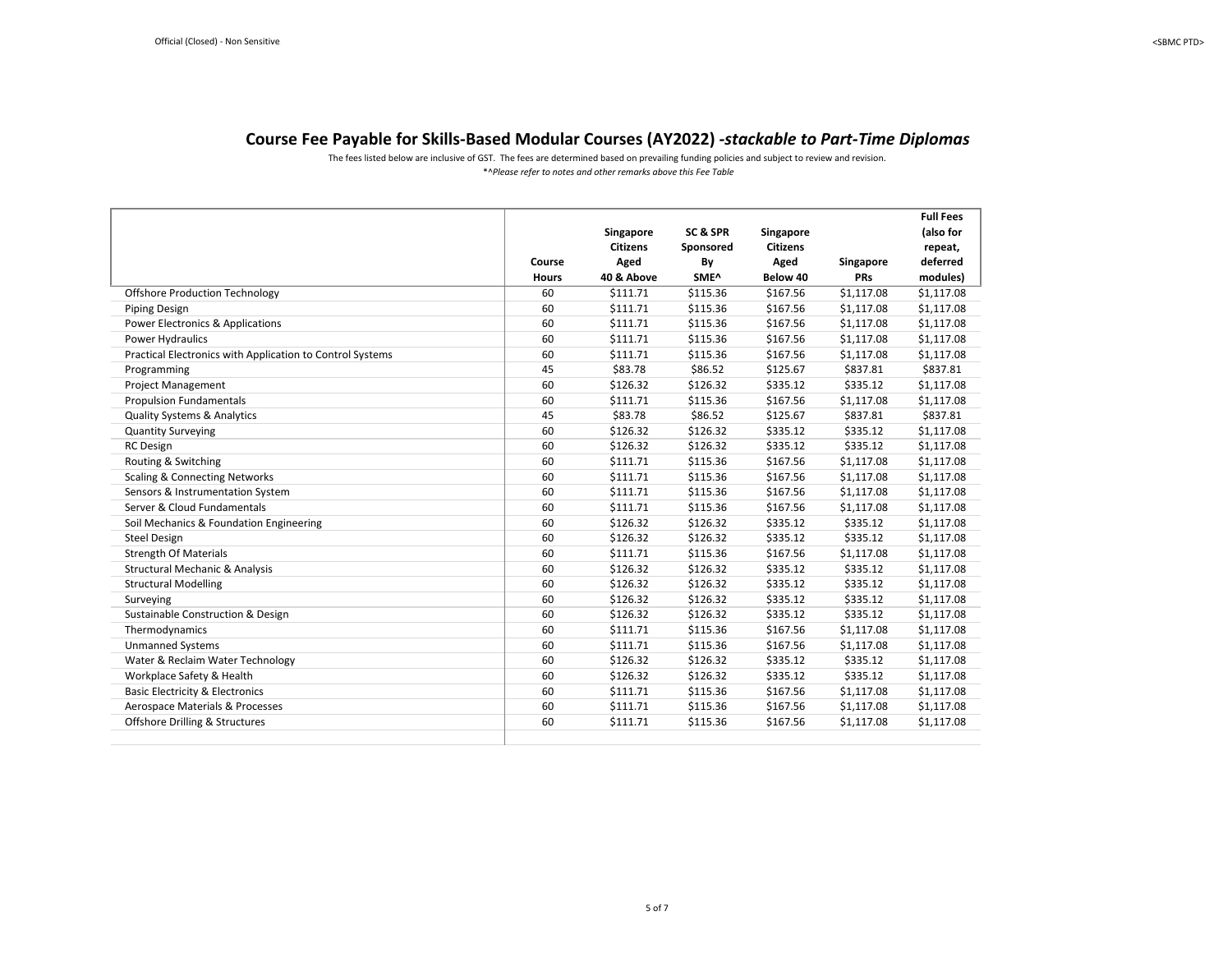The fees listed below are inclusive of GST. The fees are determined based on prevailing funding policies and subject to review and revision.

<span id="page-5-0"></span>

|                                                                   | Course<br><b>Hours</b> | Singapore<br><b>Citizens</b><br>Aged<br>40 & Above | SC & SPR<br>Sponsored<br>By<br>SME^ | Singapore<br><b>Citizens</b><br>Aged<br>Below 40 | Singapore<br><b>PRs</b> | <b>Full Fees</b><br>(also for<br>repeat,<br>deferred<br>modules) |
|-------------------------------------------------------------------|------------------------|----------------------------------------------------|-------------------------------------|--------------------------------------------------|-------------------------|------------------------------------------------------------------|
| <b>Business Management &amp; Others</b>                           |                        |                                                    |                                     |                                                  |                         |                                                                  |
| <b>Accounting &amp; Finance</b>                                   | 60                     | \$111.71                                           | \$115.36                            | \$167.56                                         | \$1,117.08              | \$1,117.08                                                       |
| <b>Business Analytics</b>                                         | 60                     | \$111.71                                           | \$115.36                            | \$167.56                                         | \$1,117.08              | \$1,117.08                                                       |
| <b>Business Communications</b>                                    | 60                     | \$111.71                                           | \$115.36                            | \$167.56                                         | \$1,117.08              | \$1,117.08                                                       |
| <b>Business Innovation &amp; Strategy</b>                         | 60                     | \$111.71                                           | \$115.36                            | \$167.56                                         | \$1,117.08              | \$1,117.08                                                       |
| <b>Business Management</b>                                        | 60                     | \$111.71                                           | \$115.36                            | \$167.56                                         | \$1,117.08              | \$1,117.08                                                       |
| <b>Business Planning &amp; Administration</b>                     | 60                     | \$111.71                                           | \$115.36                            | \$167.56                                         | \$1,117.08              | \$1,117.08                                                       |
| <b>Business Statistics</b>                                        | 60                     | \$111.71                                           | \$115.36                            | \$167.56                                         | \$1,117.08              | \$1,117.08                                                       |
| <b>Chemical Logistics</b>                                         | 60                     | \$111.71                                           | \$115.36                            | \$167.56                                         | \$1,117.08              | \$1,117.08                                                       |
| <b>Cold Chain Logistics</b>                                       | 60                     | \$111.71                                           | \$115.36                            | \$167.56                                         | \$1,117.08              | \$1,117.08                                                       |
| Communicating with Students Effectively                           | 60                     | \$126.32                                           | \$126.32                            | \$335.12                                         | \$335.12                | \$1,117.08                                                       |
| Communicative Competence for Success in the Future Workplace      | 60                     | \$126.32                                           | \$126.32                            | \$335.12                                         | \$335.12                | \$1,117.08                                                       |
| Conducting Needs Assessment & Evaluation in Programme Development | 60                     | \$126.32                                           | \$126.32                            | \$335.12                                         | \$335.12                | \$1,117.08                                                       |
| Contemporary Trends in the Global Economy                         | 60                     | \$126.32                                           | \$126.32                            | \$335.12                                         | \$335.12                | \$1,117.08                                                       |
| Cost & Managerial Accounting                                      | 60                     | \$111.71                                           | \$115.36                            | \$167.56                                         | \$1,117.08              | \$1,117.08                                                       |
| Creative Content Development for the New Marketing Landscape      | 60                     | \$126.32                                           | \$126.32                            | \$335.12                                         | \$335.12                | \$1,117.08                                                       |
| <b>Customer Relationship Management</b>                           | 60                     | \$111.71                                           | \$115.36                            | \$167.56                                         | \$1,117.08              | \$1,117.08                                                       |
| Cyber Security in a Technologically Driven Era                    | 60                     | \$126.32                                           | \$126.32                            | \$335.12                                         | \$335.12                | \$1,117.08                                                       |
| <b>Decision Support Applications</b>                              | 60                     | \$111.71                                           | \$115.36                            | \$167.56                                         | \$1,117.08              | \$1,117.08                                                       |
| Design Thinking-Transforming Corporate Problem Solving            | 60                     | \$126.32                                           | \$126.32                            | \$335.12                                         | \$335.12                | \$1,117.08                                                       |
| Developing Programmes for Social Emotional Learning               | 60                     | \$126.32                                           | \$126.32                            | \$335.12                                         | \$335.12                | \$1,117.08                                                       |
| Digital Media Fundamentals- Engaging the New Consumer             | 60                     | \$126.32                                           | \$126.32                            | \$335.12                                         | \$335.12                | \$1,117.08                                                       |
| Essential Digital Skills for the Future Workplace (with ICDL)     | 60                     | \$126.32                                           | \$126.32                            | \$335.12                                         | \$335.12                | \$1,117.08                                                       |
| <b>Facilitating Effective Teams</b>                               | 60                     | \$126.32                                           | \$126.32                            | \$335.12                                         | \$335.12                | \$1,117.08                                                       |
| Harnessing the Power of Emerging Technologies                     | 60                     | \$126.32                                           | \$126.32                            | \$335.12                                         | \$335.12                | \$1,117.08                                                       |
| Human Capital Management                                          | 60                     | \$111.71                                           | \$115.36                            | \$167.56                                         | \$1,117.08              | \$1,117.08                                                       |
| Implementing Efficient Processes in Student Services              | 60                     | \$126.32                                           | \$126.32                            | \$335.12                                         | \$335.12                | \$1,117.08                                                       |
| <b>International Business Environment</b>                         | 60                     | \$111.71                                           | \$115.36                            | \$167.56                                         | \$1,117.08              | \$1,117.08                                                       |
| <b>International Purchasing Management</b>                        | 60                     | \$111.71                                           | \$115.36                            | \$167.56                                         | \$1,117.08              | \$1,117.08                                                       |